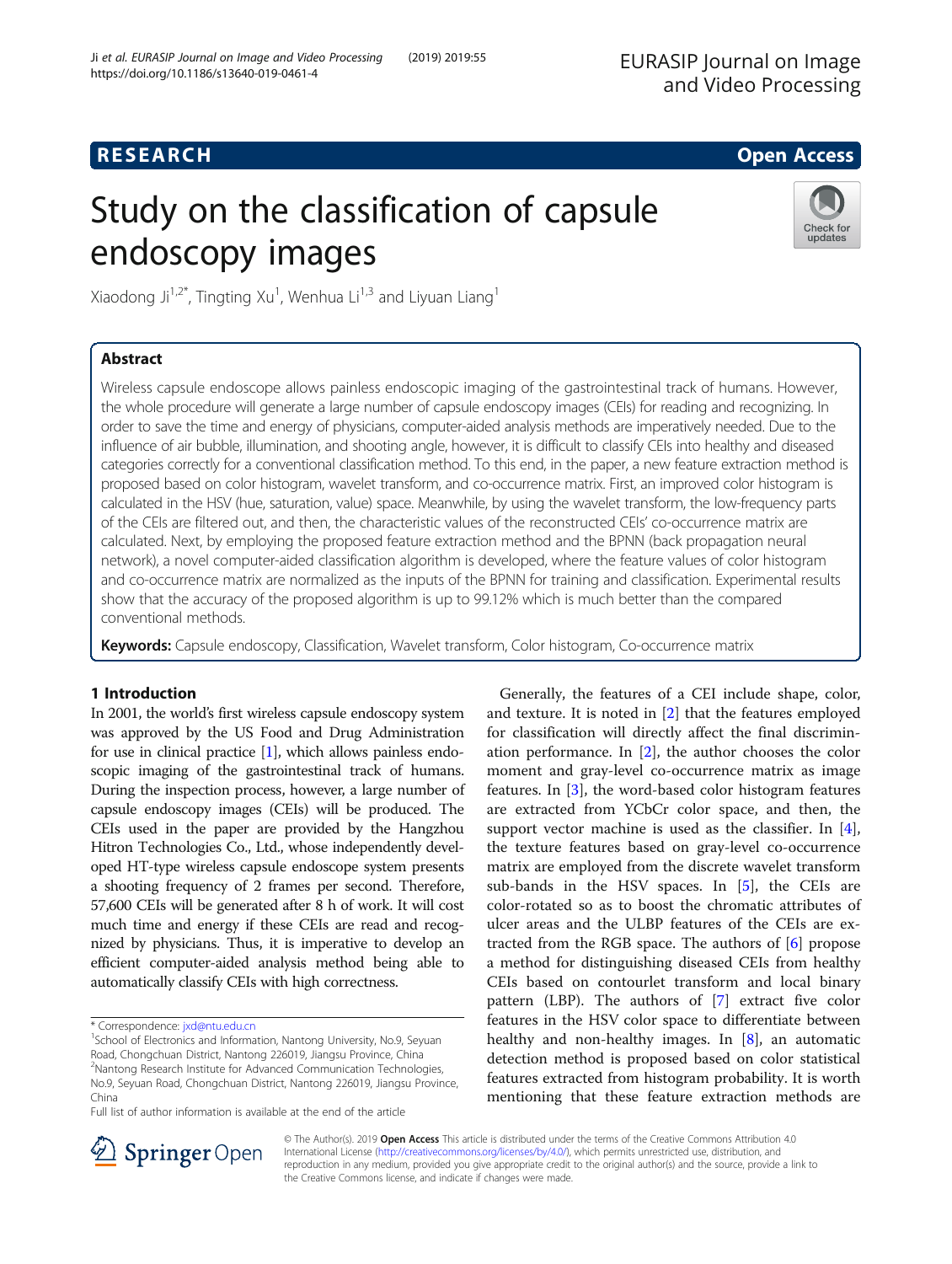either based on the full image or its low-frequency part, and no consideration is taken into the middle and high-frequency parts of the images that actually contain abundant texture information. Very recently, the authors of [[9\]](#page-6-0) investigated the wireless capsule endoscopy video and proposed a detection method based on higher and lower order statistical features.

The rest of the paper is organized as follows: Section 2 describes the classification algorithm proposed in the paper. Section 3 details the feature extraction method used for extracting color and texture features, respectively. In Section [4](#page-4-0), the construction of the BPNN is explained. Section [5](#page-4-0) reports experimental results. Finally, the concluding remarks are presented in Section [6.](#page-6-0)

# 2 Methods

It is well known that CEIs contain rich color and texture information. The lesion and non-lesion areas have significant color and texture differences. To this end, in the paper, a novel feature extraction method based on the color histogram, wavelet transform, and co-occurrence matrix is developed with the aim of improving the classification accuracy. The color and texture features are, respectively, extracted by the improved color histogram and the co-occurrence matrix based on wavelet transform. The CEIs used in the paper are divided into the training and testing sets. CEIs in the training set are used to train the BPNN (back propagation neural network), and those in the testing set are used for classification. The extracted feature values of the CEIs in the training set are normalized as the inputs of the BPNN and the classification results of the testing set are achieved by the trained BPNN. Simulation experiments show that the proposed algorithm can effectively divide the CEIs into two categories, i.e., healthy and diseased images, with high correctness.

As shown in Fig. 1, the algorithm proposed in the paper includes three steps: (1) extracting the color features: (a) transforming the CEIs from the RGB to HSV spaces, (b) calculating the color histogram after quantization, and (c) selecting the appropriate bins and then constructing the color feature vector; (2) extracting the texture features: (a) selecting the middle and high-frequency sub-bands and then reconstructing images through the wavelet transform, and (b) computing the characteristic values of the cooccurrence matrix and constructing the texture feature vector; (3) training and then classification: (a) normalizing the color and texture features of the training images and then training the BPNN and (b) using the trained BPNN to classify the testing images.



#### 3 Feature extraction

#### 3.1 Extracting color features

Since conventional color histogram [[10\]](#page-6-0) has a high feature dimension, and thus is not conducive to classification, an improved color histogram method is proposed and used to extract the color features of the CEIs. It is known that the HSV color space is a kind of natural representation color model and thus can better reflect the physiological perception of the human eyes [[11\]](#page-6-0). Therefore, it is proposed that the H, S, and V components are quantified nonuniformly according to the color perception characteristics of humans in the HSV color space. Then, the color histogram is calculated, followed by the construction of the color feature vector after selecting the appropriate bins from the calculated color histogram.

The H, S, and V components of a CEI denoted, respectively, by  $h$ ,  $s$ , and  $v$ , are quantified by using Eq. ([1](#page-2-0)) [\[12](#page-6-0)].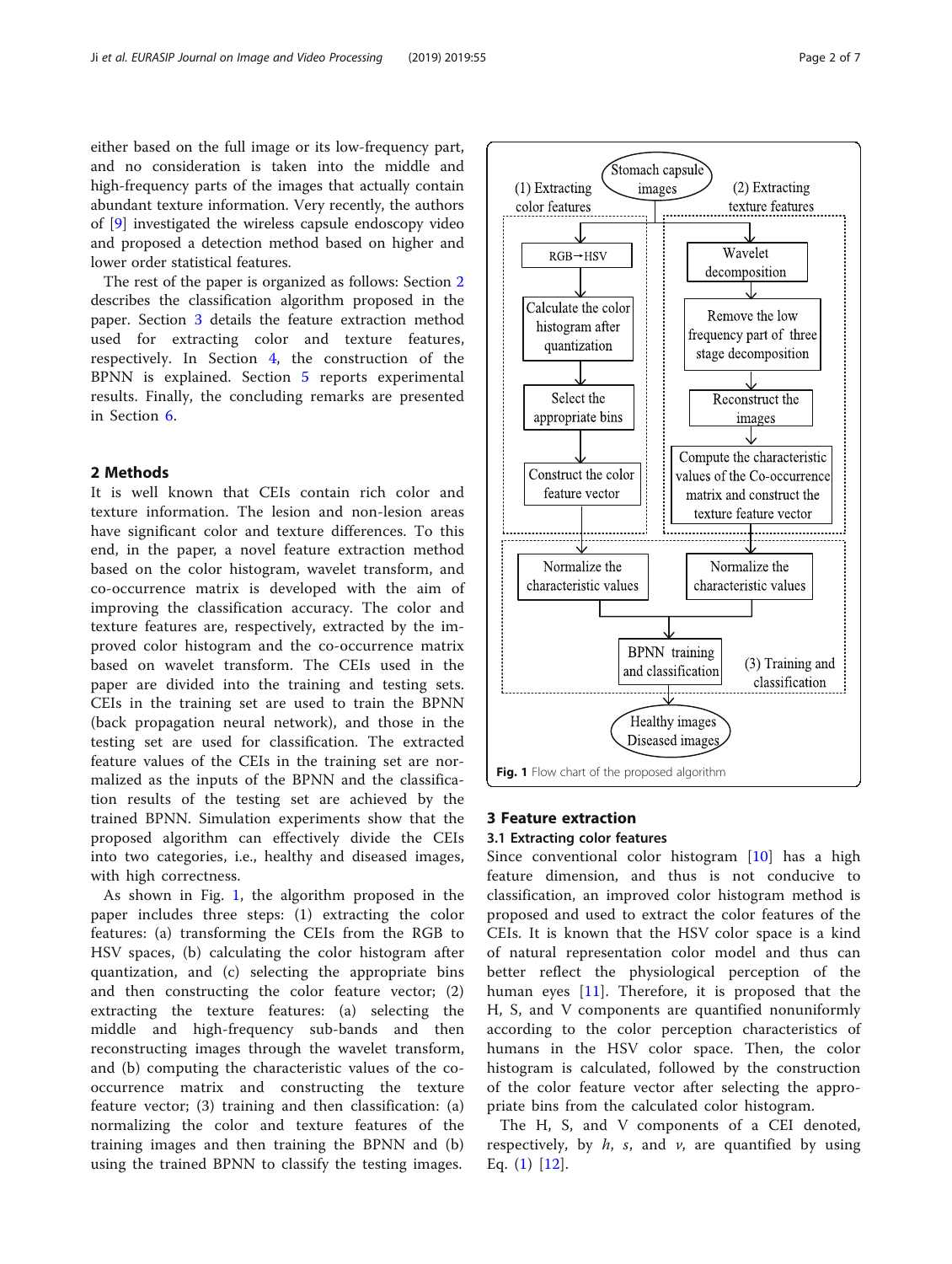<span id="page-2-0"></span>
$$
h_q = \begin{cases}\n0 & \text{if } h \in (315, 20] \\
1 & \text{if } h \in (20, 40] \\
2 & \text{if } h \in (40, 75] \\
3 & \text{if } h \in (75, 155] \\
4 & \text{if } h \in (155, 190] \\
5 & \text{if } h \in (190, 270] \\
6 & \text{if } h \in (270, 295] \\
7 & \text{if } h \in (295, 315] \\
1 & \text{if } s \in (0, 0.2] \\
2 & \text{if } s \in (0.2, 0.7] \\
2 & \text{if } v \in (0, 0.2] \\
1 & \text{if } v \in (0, 0.2] \\
2 & \text{if } v \in (0.2, 0.7] \\
2 & \text{if } v \in (0.2, 0.7]\n\end{cases}
$$
\n(1)

In order to reduce the feature dimension, the three color components are synthesized into a one-dimensional feature vector  $\phi$  [\[13\]](#page-6-0), giving

$$
\phi = h_q Q s Q \nu + s_q Q \nu + \nu_q, \tag{2}
$$

where Qs and Qv are the quantitative levels of S and V components, respectively. According to the quantitative levels calculated by Eq. (1), Qs and Qv are set to 3, and then, Eq. (2) can be rewritten as

$$
\phi = 9h_q + 3s_q + v_q,\tag{3}
$$

where  $\phi \in [0, 1, 2, \ldots, 71]$ . According to Eq. (3), we can obtain a characteristic histogram with 72 bins.

Figure 2 presents the quantified color histogram of the case image Q. Here, the case image Q is randomly selected from the diseased images in the training set. In Fig. 2, Fϕ represents the ratio of numbers of the pixels with characteristic value  $\phi$  to the number of all the pixels in the image matrix after quantization. Of note is that the dimension of  $F\phi$  is still high, and the 72 characteristic values contain lots of 0, causing redundancy and thus being not conducive to classification. To this end, an improved color histogram is proposed. In the paper, 30 healthy and 30 diseased CEIs are randomly selected as the sample images to calculate their color histograms. For a CEI, if  $F\phi > 1/72$ , the corresponding  $\phi$  is recorded. Thus, less than 72 values would be recorded. In the paper, for a CEI, only the largest 15 values of  $F\phi$  are selected and then constructed as the color feature vector. By employing this method, we can obtain the color feature vector of the case image  $Q$  as given in Eq.  $(4)$ .

$$
F_{\text{color}} = [F1, F2, F3, F5, F6, F10, F11, F14, F23, F28,
$$
  
 F37, F46, F47, F56, F65] (4)

#### 3.2 Extracting texture features

 $\sim$ 

It is known that the lesion areas of a CEI are significantly different from those of non-diseased regions. Therefore, extracting texture features of CEIs is of crucial importance to the design of a practical classification algorithm. In the paper, the pyramid wavelet decomposition is adopted and the Daubechies function is chosen as the basis function of wavelet transform which are widespread employed in the literature, e.g., [[9](#page-6-0), [10](#page-6-0)]. Figure  $3$  is a schematic diagram of the case image  $Q$ , where a three-level wavelet decomposition is used. Denote by

$$
Q^{i} = \{L_{\alpha}^{i}, H_{\beta}^{i}\}, i = 1, 2, 3\alpha = 1, 2, 3\beta = 1, ..., 9,
$$
\n(5)

the decomposed version of the case image  $Q$ , where  $L$  denotes the low-frequency parts of the horizontal and vertical

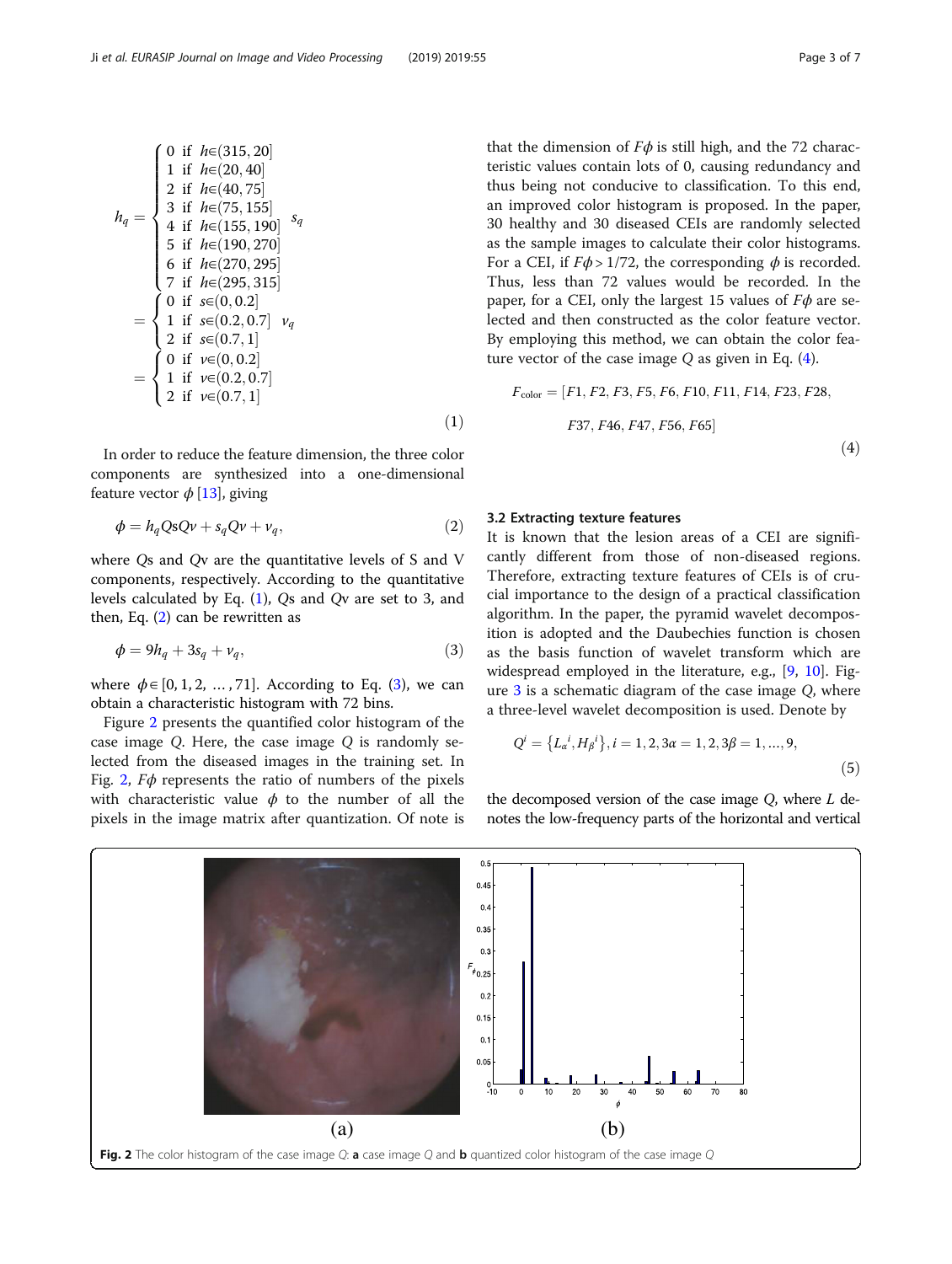<span id="page-3-0"></span>

components of a CEI, H denotes the corresponding middle and high-frequency parts,  $\alpha$  represents the decomposition level,  $\beta$  stands for the wavelet band, and *i* represents the color channel.

Note that conventional computer-aided analysis methods mostly operate on the low-frequency band. However, the texture and edge information are mainly concentrated on the middle and high-frequency bands. Therefore, in the paper, the middle and high-frequency sub-bands are selected to reconstruct the image, and then, the texture information is extracted accordingly. Let  $O^i$  be the reconstructed CEI. For each color channel, we have

$$
Oi = IDWT{H\betai}, i = 1, 2, 3 \quad \beta = 1, 2, \cdots, 9.
$$
 (6)

Here, IDWT{⋅} denotes the inverse discrete wavelet transformation,  $β$  stands for the wavelet band, and *i* represents the color channel.

Calculate the co-occurrence matrix  $\mathbf{W}_T^{\theta}(m, n)$  of the R, and B channels of the reconstructed CEI where  $T \in I_R$ G, and B channels of the reconstructed CEI, where  $T \in \{R, R\}$  $G, B$ , the value of pixel pair  $(m, n)$  of the co-occurrence matrix represents the number of occurring times of the two pixels with distance  $d$  and having color levels  $m$  and  $n$ at a given direction  $θ$ . In practice,  $θ$  is commonly set to 0°, 45°, 90°, or 135°. It reflects not only the distribution characteristic of brightness, but also the position distribution characteristic of pixels with the same or similar brightness. It is the two-order statistical feature of the change of image brightness [\[14\]](#page-6-0). Next, normalize the co-occurrence matrix and let  $w_T^{\theta}(m, n)$  be the value of a pixel pair  $(m, n)$ <br>of the normalized co-occurrence matrix, where  $T \in {^{5}R}$  G of the normalized co-occurrence matrix, where  $T \in \{R, G, \}$ *B*} and  $\theta \in \{0, 45, 90, 135\}$ .

In the paper, we select four commonly used features, namely, angular second moment, contrast, entropy, and correlation, from all the features of the co-occurrence matrix [[15](#page-6-0)]. The angular second moment, contrast, entropy, and correlation, respectively, represent the homogeneity, inertia, randomness and directional linearity of the co-occurrence matrix, and are defined, respectively, as

$$
E_T^{\theta} = \sum_{m=1}^{D} \sum_{n=1}^{D} \left[ w_T^{\theta}(m.n) \right]^2 \tag{7}
$$

$$
I_T^{\theta} = \sum_{m=1}^{D} \sum_{n=1}^{D} (m-n)^2 w_T^{\theta}(m,n)
$$
 (8)

$$
\Pi_T^{\theta} = -\sum_{m=1}^{D} \sum_{n=1}^{D} w_T^{\theta}(m, n) \log w_T^{\theta}(m, n)
$$
 (9)

$$
A_T^{\theta} = \frac{\sum_{m=1}^{D} \sum_{n=1}^{D} (m.n) w_T^{\theta} (m,n) - \mu_1^{\theta} \mu_2^{\theta}}{\sigma_1^{\theta} \sigma_2^{\theta}}
$$
(10)

where  $\mu_1^{\theta}$ ,  $\mu_2^{\theta}$ ,  $\sigma_1^{\theta}$ , and  $\sigma_2^{\theta}$  are defined as the following:

$$
\mu_1^{\theta} = \sum_{m=1}^{D} m \sum_{n=1}^{D} w_T^{\theta}(m, n), \qquad (11)
$$

$$
\mu_2^{\theta} = \sum_{n=1}^{D} n \sum_{m=1}^{D} w_T^{\theta}(m, n), \qquad (12)
$$

$$
\sigma_1^{\theta} = \sum_{m=1}^{D} (m - \mu_1^{\theta})^2 \sum_{n=1}^{D} w_T^{\theta}(m, n),
$$
 (13)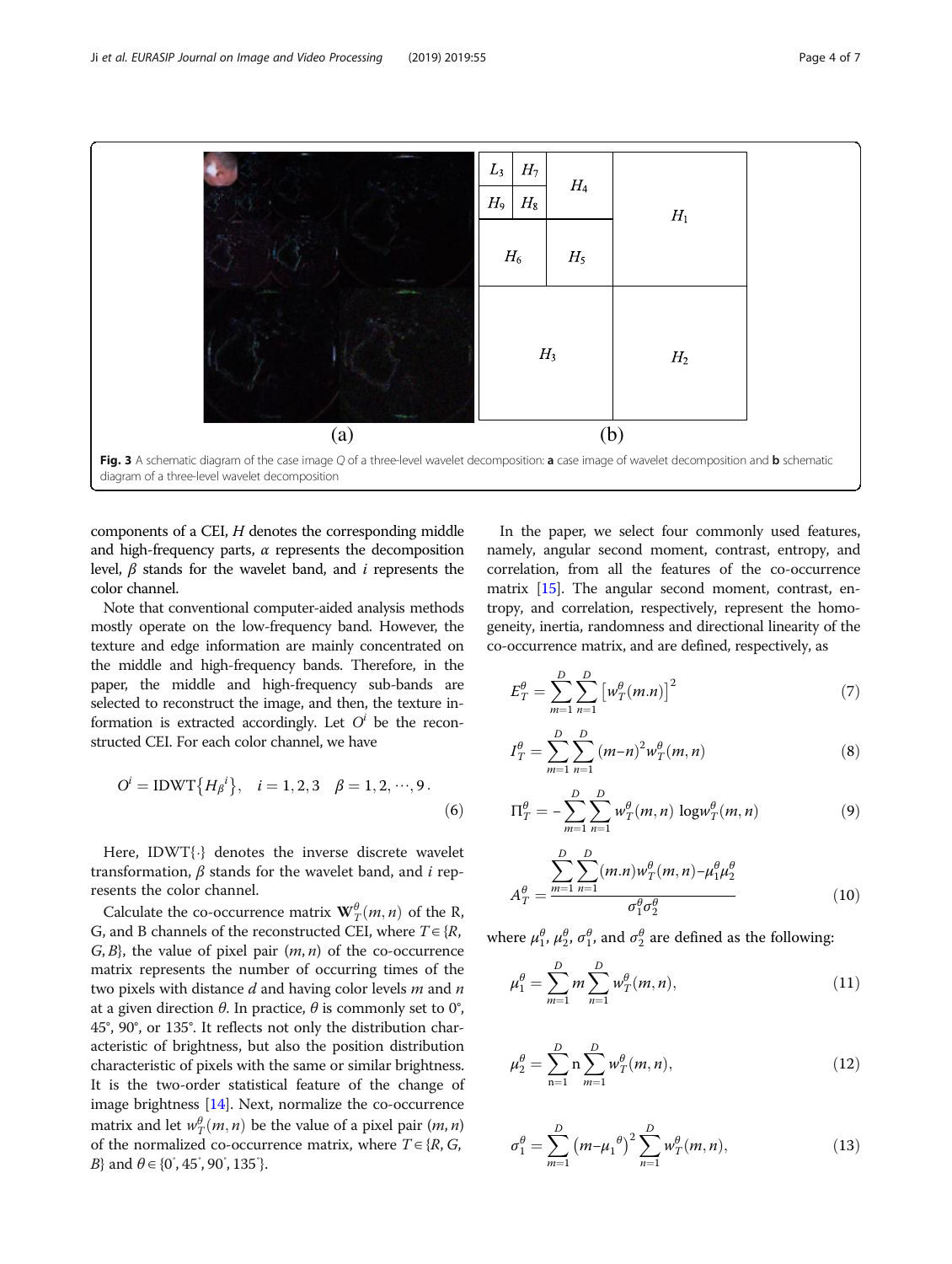<span id="page-4-0"></span>
$$
\sigma_2^{\theta} = \sum_{n=1}^{D} (n - \mu_2^{\theta})^2 \sum_{m=1}^{D} w_T^{\theta}(m, n).
$$
 (14)

Here, D is the maximum color level of a CEI. It is worth mentioning that homogeneity, inertia, randomness, and directional linearity of co-occurrence matrix are widespread employed to construct the texture feature vector of CEIs in the literature, e.g., references [\[2](#page-6-0), [4\]](#page-6-0), and the references therein.

In the paper,  $d = 1$  is assumed. According to the characteristic values calculated above, the texture feature vector of a CEI can be constructed by

$$
Z_T = \left[\overline{E_T^{\theta}}, \,\widehat{E_T^{\theta}}, \overline{I_T^{\theta}}, \overline{I_T^{\theta}}, \,\overline{\Pi_T^{\theta}}, \,\widehat{\Pi_T^{\theta}}, \overline{A_T^{\theta}}, \widehat{A_T^{\theta}}\right],\tag{15}
$$

 $X^{\theta}_{I}$ 

where

where 
$$
\overline{X_T^{\theta}} = \frac{\theta \in \{0^{\circ}, 45^{\circ}, 90^{\circ}, 135^{\circ}\}}{4}
$$
,  $\overline{X_T^{\theta}} =$   
\n $\sqrt{\frac{\sum_{\theta \in \{0^{\circ}, 45^{\circ}, 90^{\circ}, 135^{\circ}\}} (X_T^{\theta} - \overline{X_T^{\theta}})^2}{4}}$ ,  $X \in \{E, I, \Pi, A\}$ ,  $T \in \{R, G, B\}$ ,  
\n $A \subset \{0, 145^{\circ}, 90^{\circ}, 135^{\circ}\}$ 

 $\frac{\theta \in \{0, 45, 90, 135\}}{4}$ 

 $_{\text{and}}\theta \in \{0^{\degree}, 45^{\degree}, 90^{\degree}, 135^{\degree}\}.$ 

The eight-dimensional texture features of the R, G, and B channels obtained above are added correspondingly as the final extracted texture features, and the expression is given by Eq. (16).

$$
F_{\text{texture}} = Z_R + Z_G + Z_B \tag{16}
$$

### 4 Training and classification

BPNN is a feedforward neural network with a tutor, having strong nonlinear mapping ability and a flexible network structure. The main idea behind the proposed algorithm is to use the samples of the known results to train the network, and then adopt the trained network to recognize and classify the images. The BPNN consists of the input, hidden and output layers. The hidden layer can have one or multiple layers. Neurons in adjacent layers are connected by weights, but there is no connection between the neurons in each layer. The structure of the commonly used three-layer BPNN is shown in Fig. 4.

The training phase of BPNN is mainly divided into two steps: forward and backward propagation steps. During the forward propagation step, the feature values of the training samples reach the hidden layer through the nonlinear transformation from the input layer and then to the output layer, leading to the output results. Compare the output results with the expected outputs, if they are not equal, then enter the step of back propagation. During the backward propagation step, the error signals propagate layer by layer from the output layer to the input layer through the hidden layer and reduce errors by adjusting weights. In principle, the BP algorithm uses the square of the network errors as the objective function and uses the gradient descent method to calculate the minimum value of the objective function.

## 5 Results and discussion

The experiment was conducted through MATLAB R2016a. The Daubechies function is chosen as the basis function of the wavelet transform, and the max decomposition level is set to 3. The comprehensively extracted color features and texture features are finally used as the BPNN input feature vectors as given in Eq.  $(17)$  $(17)$  $(17)$ .

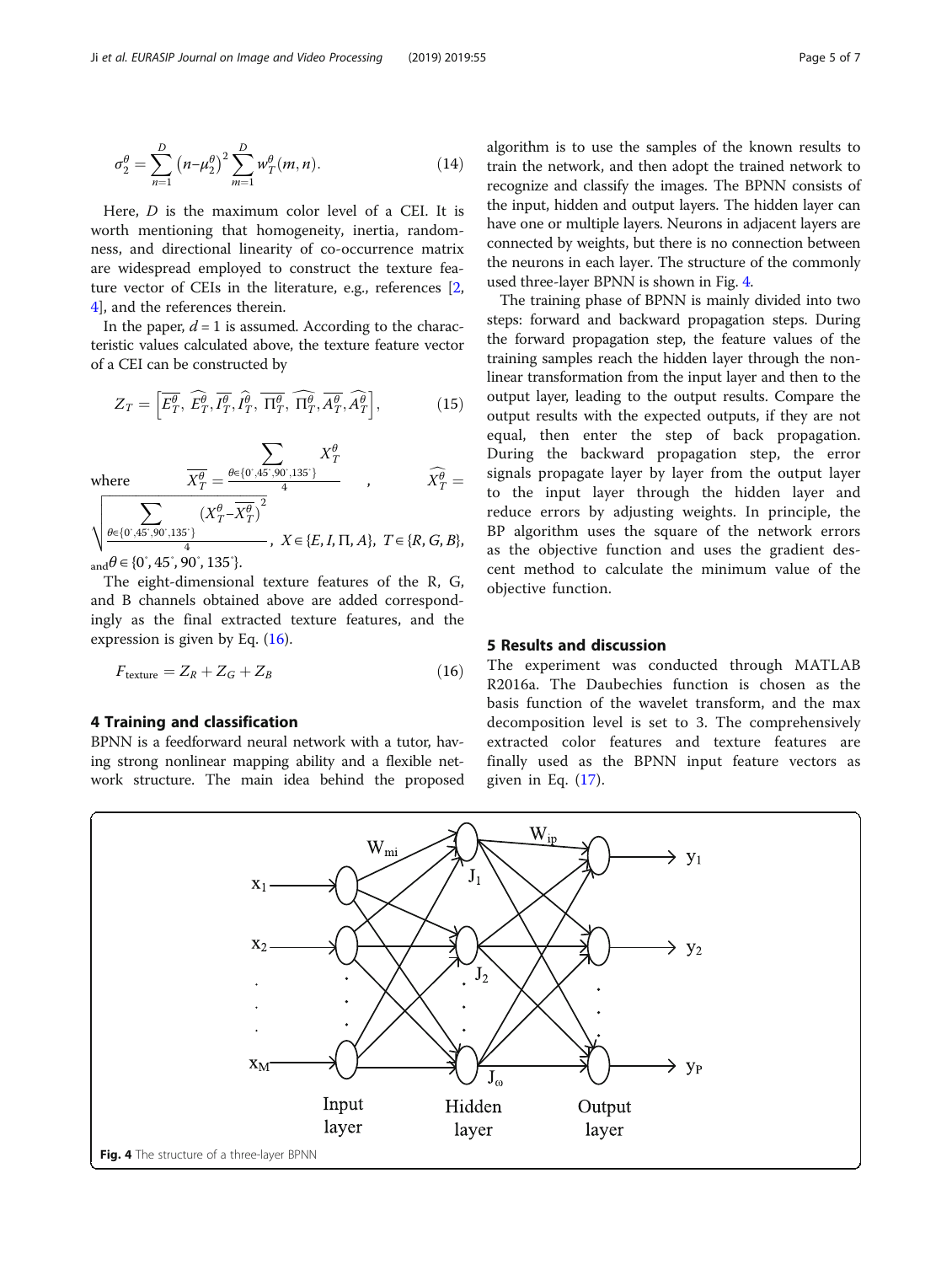<span id="page-5-0"></span>
$$
F = [F_{\text{color}}, F_{\text{texture}}]
$$
 (17)

The image library in this paper is provided by the Hangzhou Hitron Technologies Co., Ltd., including 1251 stomach capsule clinical images; the resolution is 480 × 480; and the image format is bmp. Among the images, there are 135 diseased and 1116 healthy images. In each experiment, 108 diseased and 893 healthy images are randomly selected to form a training set with a total number of 1001, and the remaining 250 images are used as the BPNN testing set. According to the previous experience, as long as there are suitable hidden layer nodes, a neural network with a single hidden layer can approximate any continuous function on the bounded domain with arbitrary precision. Therefore, the number of layers of the BPNN is set to 3 in the experiment. The number of hidden nodes is usually given by empirical formula [[16\]](#page-6-0)

$$
\omega = \sqrt{M+P} + \delta,\tag{18}
$$

where  $M$  and  $P$  denote the number of input and output layer nodes, respectively, and  $\delta$  is a constant and its value is between 1 and 10. In the experiment,  $M = 23$ and  $P = 1$  are assumed, and thus,  $\omega$  is an integer ranged from 6 to 15. Set the learning rate, the maximum training epoch, and the expected training error to 0.01, 5000, and 0.0001, respectively. The experiment was carried out with different  $\omega$  values within the range. Figure 5 presents some selecting experimental results that can give insights on how to set the value of  $\omega$ .

It can be observed from Fig. 5 that  $\omega$  is appropriately set to 15 in the following experiments. The classification results of the proposed algorithm are compared with the existing methods, as shown in Table [1,](#page-6-0) where the values of TPR (true positive rate) and TNR (true negative rate) are calculated by Eqs.  $(19)$  and  $(20)$ .

$$
TPR = \frac{\text{the number of images correctly recognized as discussed}}{\text{the number of diseaseed images}}
$$
\n(19)

$$
TNR = \frac{\text{the number of images correctly recognized as healthy}}{\text{the number of healthy images}}
$$
\n(20)

"Method 1" means that in each channel of the image in the HSV space, the wavelet transform is used to select the *L*, 
$$
H_4
$$
,  $H_5$ , and  $H_6$  bands while the max decomposition level is set to 2 and the images are reconstructed accordingly, then compute the characteristic values of the co-occurrence matrix of the images and use the BPNN to recognize [4]. "Method 2" means that the extracted features will be filtered according to the average influence value and then classified by SVM [2]. "Method 3" and "Method 4" choose  $F_{\text{color}}$  and  $F_{\text{texture}}$  as the input of BPNN. It confirmed that the proposed method is superior to the existing methods in terms of both practicability and accuracy, and its accuracy of 99.12% can well meet the clinical requirements.